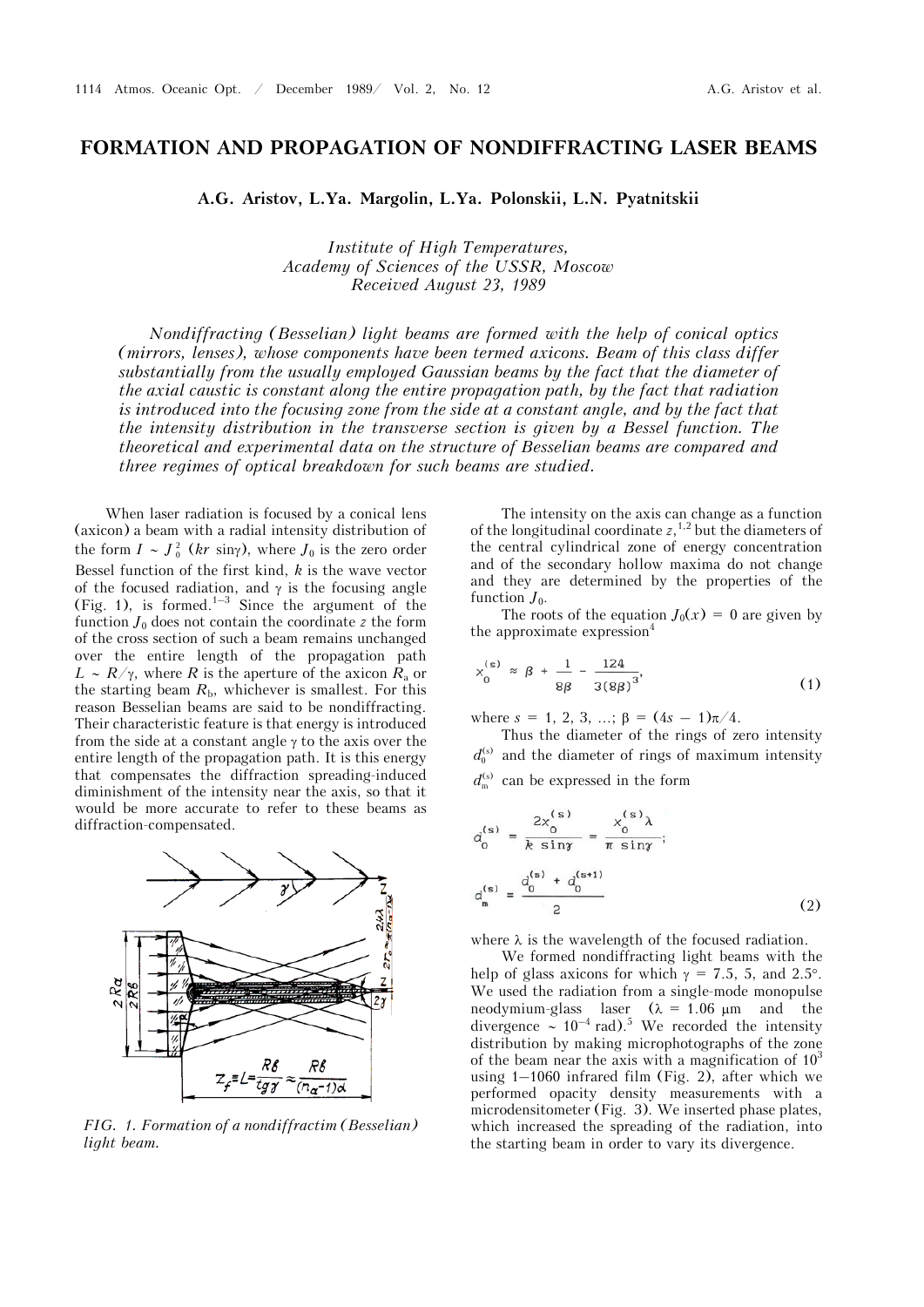

*FIG. 2. The transverse cross section of a nondiffracting laser beam with*  $\gamma = 5^{\circ}$  (*the same along the focal segment*  $(0 < z < L)$ *) with different divergence*  $\theta$  *of the starting radiation*  $\lambda = 1.06$   $\mu$ m: *a*) –  $\theta \sim 10^{-4}$  rad, *b*) –  $\theta \sim 58 \cdot 10^{-4}$  rad, *c*) –  $\theta \sim 3 \cdot 10^{-2}$  rad.

The photographs of the transverse cross sections of nondiffracting beams in Fig. 2. correspond to divergences of the starting laser beam of  $10^{-4}$  (*a*),  $5 \cdot 10^{-3}$  (*b*), and  $3 \cdot 10^{-2}$  (*c*) rad. Transverse structure in the form of alternating rings of equidistant maxima and minima can be seen clearly in the first two photographs. As the quality of the initial beam decreased, the diameters of the axial and secondary maxima remained unchanged within certain limits; only local distortions in the shape of the rings were observed (Fig. 2*b*). Above the admissible limit of the distortions of the wavefront of the starting radiation the nondiffracting beam was simply not formed (Fig. 2*c*). This limit is associated with the overlapping of neighboring ring maxima.

The microdensitometer traces of the transverse cross section are shown in Fig. 3 (for  $\gamma = 5$  and 2.5°). The figure also shows, for comparison, the function  $J_0^2$  (*kr* siny) (dashed lines). One can see that distortions in the shape of the wavefront result in the appearance of a scattered component of the radiation, as a result of which on the microdensitometer traces the intensity does not drop to zero at  $r = x_0^{\text{(s)}}$ .

From a comparison of the theoretical values of the diameters of the maxima  $d_{\rm m}^{(s)}$  and minima  $d_{0}^{(s)}$  of the intensity in a nondiffracting beam in Fig. 3 and Table I we can conclude that the theory is in good agreement with the experiment.

|  | s              | $d_0^{(s)}$<br>$\mu$ m |        | $d_{\rho}^{(\, \mathbf{s}\,) }$<br>μm |        | $I^{(\,s)}$ , rel.un. |            | $I_{\rm s}^{\rm (s)}$ , rel.un. |        |
|--|----------------|------------------------|--------|---------------------------------------|--------|-----------------------|------------|---------------------------------|--------|
|  |                | theor.                 | exper. | theor.                                | exper. | theor.                | $ $ exper. | theor.                          | exper. |
|  | $\mathbf{1}$   | 9.3                    | 9.3    | 14                                    | 14.2   | O                     | 0.8        | 0.16                            | 0.9    |
|  | $\overline{c}$ | 21.4                   | 21.6   | 27.4                                  | 27.5   | 0                     | 0.5        | 0.09                            | 0.8    |
|  | 3              | 33.5                   | 33.4   | 39.6                                  | 38     | 0                     | 0.4        | 0.062                           | 0.7    |
|  | 4              | 45.6                   | 46     | 51.6                                  | 50.8   | 0                     | 0.3        | 0.048                           | 0.66   |
|  | 5              | 57.7                   | 58     | 63.7                                  | 63.3   | 0                     | 0.25       | 0.038                           | 0.62   |
|  | 6              | 69.9                   | 70     | 76                                    | 76     | $\circ$               | 0.2        | 0.032                           | 0.5    |
|  | 7              | 82.1                   | 82     | 88.1                                  | 87.5   | $\circ$               | 0.14       | 0.028                           | 0.5    |
|  | 8              | 94.2                   | 94     | 100.3                                 | 100    | 0                     | 0.13       | 0.024                           | 0.6    |
|  | 9              | 106.4                  | 106    | 112.4                                 | 112    | $\circ$               | 0.08       | 0.022                           | 0.5    |
|  | 10             | 118.4                  | 118    | 124.4                                 | 124    | $\circ$               | 0.05       | 0.02                            | 0.5    |
|  | 11             | 130.4                  | 130    | 136.6                                 | 136.5  | 0                     | $\Omega$   | 0.018                           | 0.44   |
|  | 12             | 142.8                  | 142    | 148.3                                 | 149    | 0                     | O          | 0.016                           | 0.44   |
|  |                |                        |        |                                       |        |                       |            |                                 |        |

*TABLE I.*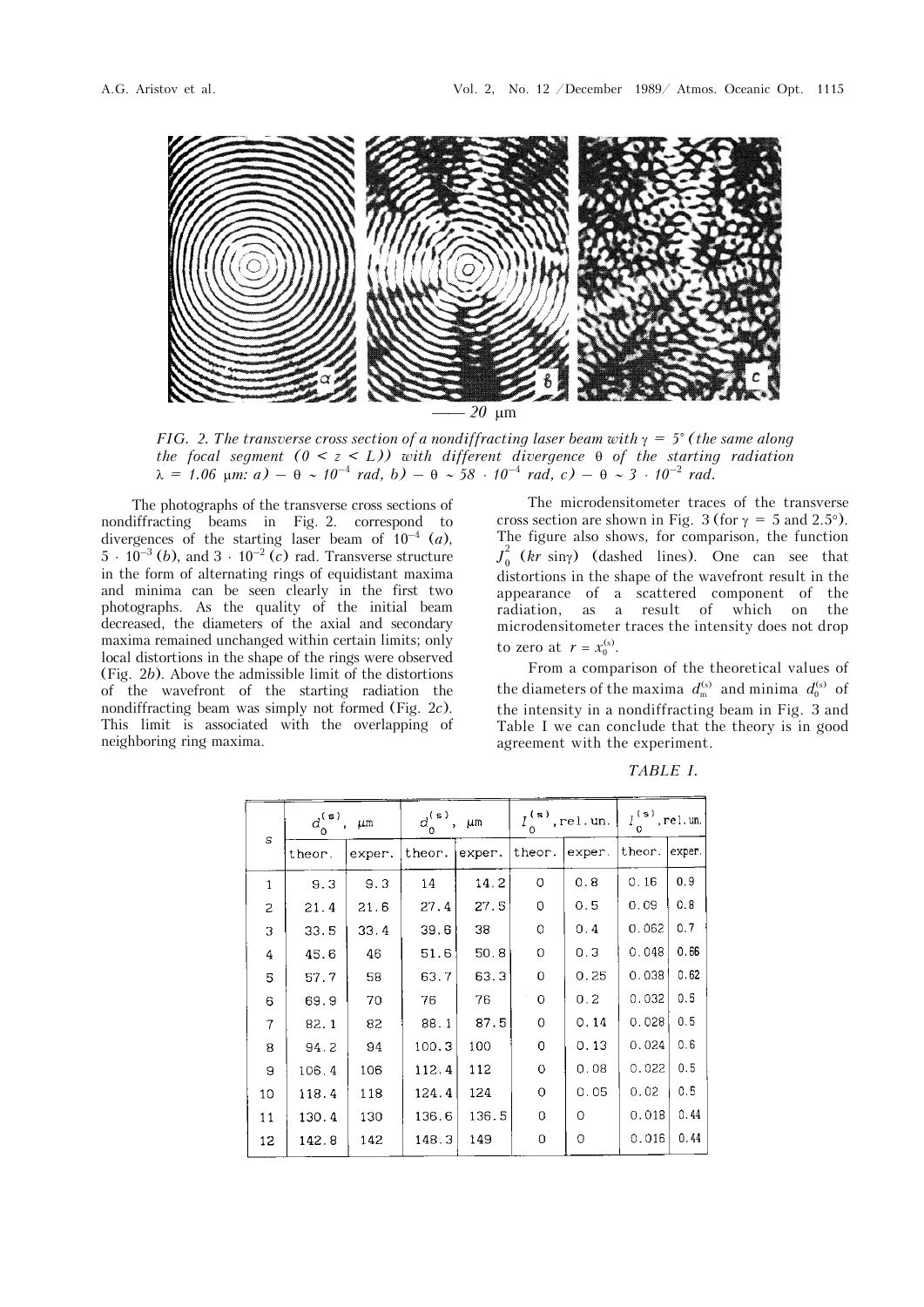

*FIG. 3. The intensity distribution in nondiffracting laser beams (* $\lambda = 1.06$  $\mu$ *m) with*  $\gamma = 5$  *and* 2.5 $\degree$  (solid lines) and  $J^2$ <sub>0</sub> (kr siny) (dashed lines).

The agreement between the experimental and theoretical radial distributions of the intensity *I* is much worse. This is connected with the finite divergence of a laser beam, which does not change the geometric dimensions of the maxima and minima but does result in the appearance of a scattered component of the radiation. It has a diffuse character and results in attenuation of the central maximum and some secondary maxima closets to it. As a consequence the contrast of the picture decreases. But the calculations were performed for initial beams whose wavefront was ideal.

The intensity distribution along the axis of propagation of a nondiffracting beam depends on the profile of the focused beam. In principle the profile of the initial beam can be matched to that the axicon so that the intensity on the axis is constant along the entire focal segment.<sup>2</sup> There are three possible regimes of optical breakdown of the gas in which a nondiffracting beam propagates: 1) the quasistationary regime  $\Delta t \gg L / c$ ; 2) the traveling-focus regime 2) the traveling-focus regime  $\Delta t \ll L$  / *c*; and, the intermediate regime  $\Delta t \sim L$  / *c*; here  $\Delta t$  is the width of the front of the laser pulse and *L* / *c* is the propagation time of the light along the length of the spark *L*. We shall study these regimes in succession.

1.  $\Delta t \gg L / c$ ; In this case the intensity on the axis of the nondiffracting beam increases with time practically simultaneously along the entire breakdown zone *L*. Let a beam with a conical wavefront (WF) and a hyperbolic radial distribution of the intensity  $(I = I_0 R_a / r$ , where *r* is the radial coordinate) propagate along the *z* axis (Fig. 4). Then a ray tube with the cross section  $\delta = 2\pi r dr$  contains radiation with the power

$$
dW = 2\pi R I_0 dr, \qquad (3)
$$

i.e.,  $dW / dr = \text{const.}$  As the nondiffracting light beam propagates the ring  $\delta_1$  is converted into the ring  $\delta_2$ :

$$
\sigma_1 = 2\pi r_1 dr, \quad \sigma_2 = 2\pi r_2 dr. \tag{4}
$$

 $\sigma = 2\pi r dr$ ,  $\sigma = 2\pi r dr$ .



*FIG. 4. The transformation of a Light beam with a hyperbolic radial distribution of the intensity into a nondiffracting beam (a) and transformation of the isophot of the nondiffracting beam in the quasistationary regime*  $\Delta t \gg L / c$  *(b).* 

Thus the radiation intensity at the points 1, 2, and 3 will be equal to

$$
I(p_1) = \frac{dW}{\sigma_1} = \frac{I_0 R_a}{r_1};
$$
\n(5)